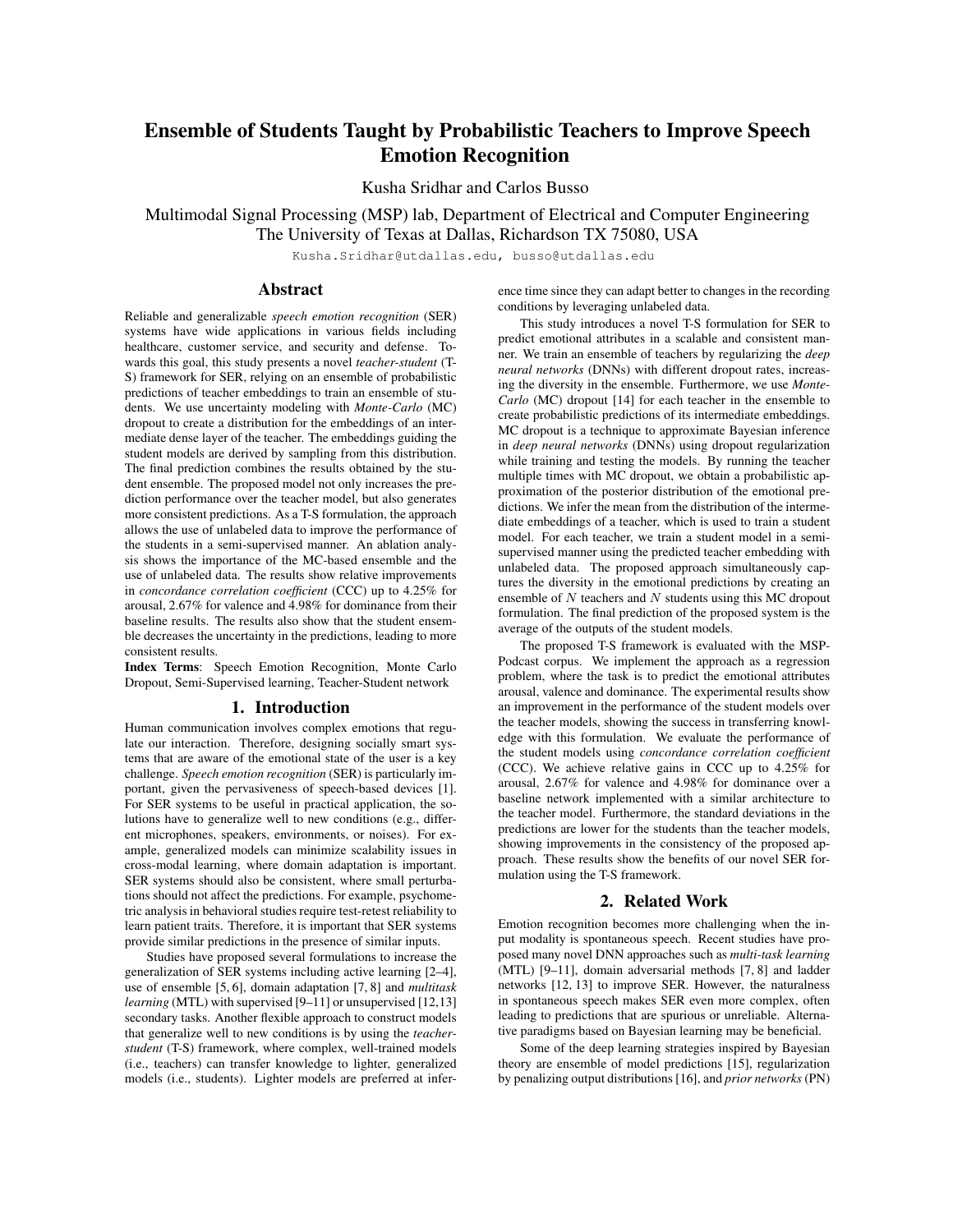to model predictive uncertainty [17]. Approximating Bayesian inference using DNNs can be used to learn well calibrated probabilistic predictions leading to construction of reliable and generalized models. *Knowledge distillation* (KD) [18] via T-S framework provides a flexible way to achieve this goal by training guided models that estimate better prediction uncertainties and generalize better to new conditions by diversifying the models. A study by Gurau et al. [19] proposed a *distilled dropout network* (DDN) using a T-S paradigm on image classification tasks. They transfer knowledge from multiple MC samples of the soft targets generated by the teacher along with the ground truth labels of the training samples to build a student model. For *automatic speech recognition* (ASR) tasks, Wong et al. [20] proposed an ensemble T-S framework using MTL on context dependent phonetic targets. They improved model diversity by using multi-task ensembles for the teacher, which led to lower *word error rate* (WER) on conversational telephone speech tasks. In *natural language processing* (NLP), Sun et al. [21] implemented a multi-layer patient KD scheme by training a student with features extracted from multiple intermediate layers of the teacher. They used *Bidirectional Encoder Representations from Transformers* (BERT) as the pre-trained teacher model, showing improvements in the student performance. Similarly, there are several feature-based ensemble KD methods using some form of feature map or non-linear transformations to match representation layers of teacher and student to achieve knowledge distillation [22, 23].

In SER, Albanie et al. [24] used cross-modal distillation to train a T-S model for solving an audiovisual SER problem. The teacher was trained on a facial emotion recognition task. The representations from the teacher were used to train a student along with unlabeled speech embeddings to predict emotional scores. They showed that transferring knowledge across modalities from faces to speech can reduce noise in the labels, increasing the robustness towards ambiguous annotations. Mower Provost et al. [25] used emotion distillation as a pre-processing stage to detect emotionally salient regions in audio-visual inputs. Our study explores the use of uncertainty modeling and unlabeled data in a T-S framework to improve SER. We show the benefits of using MC dropout and ensemble of feature representations to improve prediction of emotional attributes.

#### 3. Resources

## 3.1. The MSP-Podcast Database

This study uses the MSP-Podcast corpus [26] which is a collection of emotionally rich spontaneous speech recordings from various audio-sharing websites. We use a set of pre-processing steps to clean and segment the podcast recordings into speaking turns without background music, noise or overlapped speech. We select single speaker segments with duration between 2.75s and 11s. To balance the emotional content of the corpus, we retrieve emotionally rich samples based on the strategy suggested in Mariooryad et al. [27]. The approach relies on using alternative machine learning formulations to identify segments expected to have emotional content. This study uses version 1.6 of the corpus, which consists of 50,362 speaking turns (83h 29m). The emotional evaluations are conducted with a crowdsourcing protocol similar to the one discussed in Burmania et al. [28]. This study uses the emotional attributes valence (negative versus positive), arousal (calm versus active), and dominance (weak versus strong) annotated with *self-assessment manikins* (SAMs) on a seven point Likert scale. The ground truth labels for the attributes of each speech segment are obtained by averaging the scores of five or more annotators. More details on this corpus is provided in Lotfian and Busso [26].

The database is split into train, test and development sets with the goal of creating partitions with minimal speaker overlap. The test set has 10,124 samples from 50 speakers, the development set has 5,958 samples from 40 speakers, and the train set has 34,280 samples from the rest of the speakers. There are around 400,000 speech segments that have not yet been retrieved by our algorithms, so they have not been annotated.

### 3.2. Acoustic Features

This study uses the Interspeech 2013 computational paralinguistics challenge acoustic features [29], extracted using the OpenSmile toolkit [30]. The feature set consists of *low level descriptors* (LLDs) such as energy, fundamental frequency and *Mel-frequency cepstral coefficients* (MFCCs), extracted at the frame level using 20ms windows. A set of utterance level statistics are calculated over these LLDs (e.g., mean of the energy), which are referred to as *high level descriptors* (HLDs). This process generates a 6,373 dimensional feature vector for each speech segment, regardless of its duration.

## 4. Proposed Method

Figure 1 shows the conceptual idea of our proposed ensemble model using the T-S framework. The motivation for using a T-S formulation is that we need deep, complex models during training process with more capacity to incorporate knowledge from large amounts of training data. During inference, however, it may be better to have a lighter model that generalizes well to a target domain. The T-S framework is suitable for this kind of problem where the teacher is the deep, complex model and the student is the shallow, lighter model. Another motivation in our formulation is to leverage the benefits observed in previous studies by using an ensemble of classifiers for SER tasks [6]. Our proposed approach uses an ensemble of *N* teachers and *N* students to build a model that generalizes well on unseen data. A key step in improving robustness and generalization is through regularization, which can be achieved with various approaches including data augmentation, early stopping and dropout. This study uses dropout as a regularization, which has been successfully used in SER [31]. The third motivation in our formulation is to capture the model uncertainty while building our teacher and student models. A robust system that generalizes well should be able to handle out-of-distribution samples or inputs sampled from sparse regions in the in-domain data. The knowledge about such uncertain conditions can be captured by estimating model uncertainty (epistemic uncertainty) [32]. One approach to estimate model uncertainty is by using MC dropout [14]. We rely on MC ensembles of the predicted teacher embeddings to distill knowledge to the student ensemble.

#### 4.1. The Teacher Model

The first part of our formulation is the teacher model, which is implemented as an ensemble of *N* networks. While building an ensemble, it is important that the teachers are diverse, providing complementary information. We achieve this goal by using different dropout rates, which introduces model diversity for the same input data points (e.g., one teacher is trained with  $p = 0.45$  while another teacher is trained with  $p = 0.6$ ). In addition, we use MC dropout for the *N* teacher models to construct a strong teacher network that preserves model uncertainty. We use the method followed in our previous study [33] to implement the MC dropout. We extract 100 MC samples of each prediction and average them to get a single prediction for each teacher in the ensemble. This process not only captures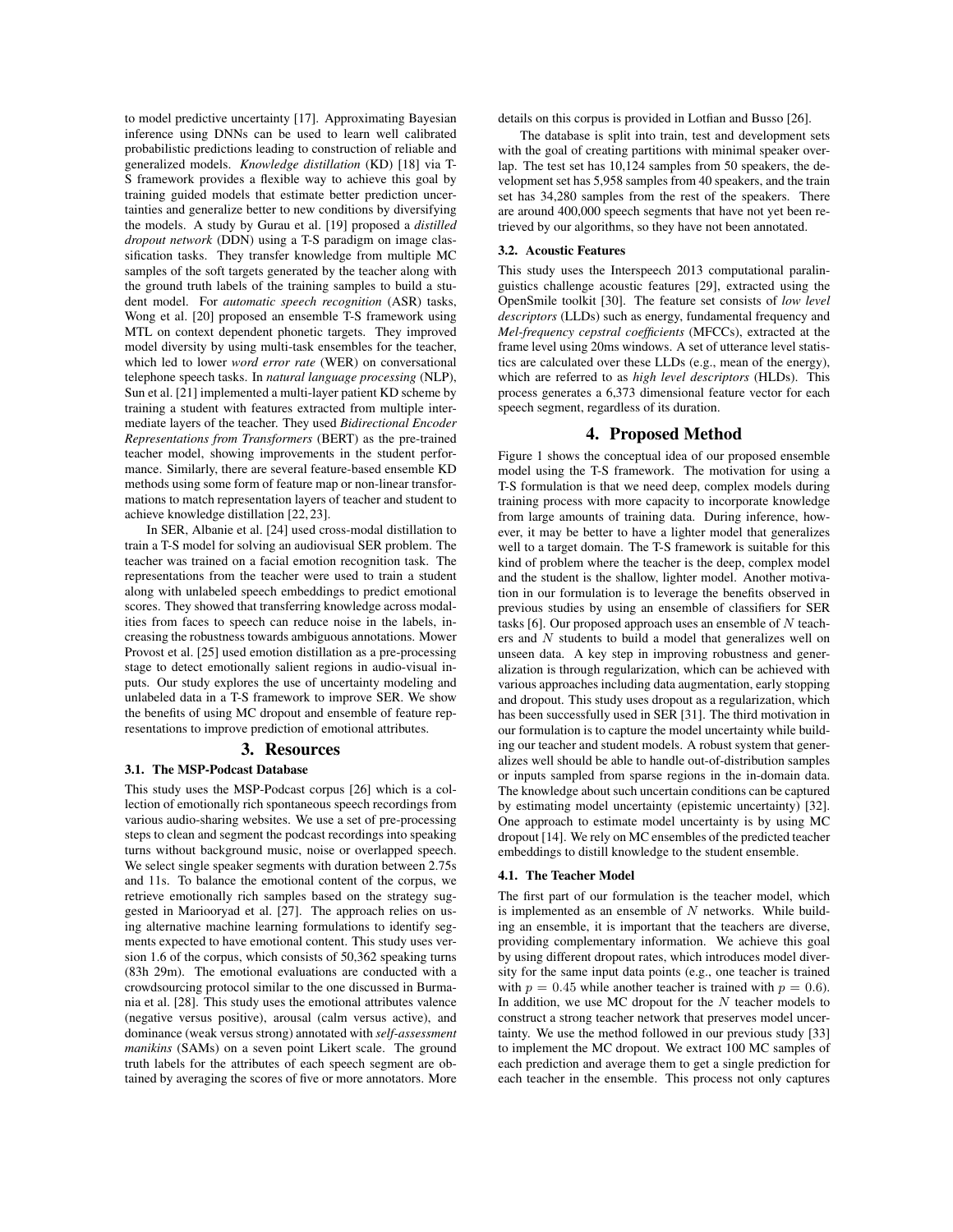

Figure 1: *Proposed T-S framework using a teacher ensemble with MC dropout to distill knowledge to a student ensemble.*

the mean of the ensemble, but also preserves the model's uncertainty in its predictions. Therefore, we reduce the risk of making falsely confident predictions. Furthermore, we expect that MC dropout will produce better results than a one-time inference with maximum likelihood prediction.

For each of the *N* teachers, we use the embeddings or feature representations, extracted from the penultimate layer (dense layer) of the teacher models to train a student network.

### 4.2. The Student Model

The student models are lighter (e.g., reduced number of layers) because the redundancy of the knowledge from the teachers is reduced after distillation. In addition to the labeled data, the student models are trained by the feature representations learned by the teachers. The goal of the student is to learn simpler feature representations that mirror the responses of the teacher.

We train a student model for each of the *N* teacher models. The final prediction is the average of the student model predictions. We use labeled and unlabeled data during training to guide the students to learn generalizable representations. The use of unlabeled data along with the supervision from the teacher representations, boosts the performance and the robustness of the students. Training students on MC dropout ensembles of *N* teacher predictions helps the students to benefit from the signal in the uncertainties even when a teacher makes mistakes. We train by alternating between batches of unlabeled and labeled data during each epoch. The use of unlabeled data in an iterative manner also has a regularization effect while training students, resulting in better generalization. We do not use dropout layers in training the student models.

#### 4.3. Implementation Details

The prediction of emotional attributes is formulated as a regression problem implemented with DNNs. Our proposed approach is implemented with an ensemble of five teachers and five students (*N*=5). We implement the DNNs for the teacher with four dense layers, with 512 nodes each. We use *rectified linear unit* (ReLU) as the activation function for the hidden layers and a linear activation for the output layer.

As described in Section 4.1, we build different teacher models by using different dropout rates (*p*). In particular, we use  $p \in \{0.45, 0.5, 0.55, 0.6, 0.65\}$  to train five separate teacher models. The network parameters are optimized on the development set, using *stochastic gradient descent* (SGD) with a learning rate of  $r = 0.001$ . We train the network to minimize the loss function  $\mathcal{L}_{teacher} = (1 - CCC)$ . The input to the network

Table 1: *Performance of the baselines and T-S systems in terms of CCC. † indicates that one method leads to significantly better results than other methods (the differences between the T-S framework (test) and the T-S framework (unlabeled) are not statistically significant so we add † for both settings).*

| Arousal            | Valence            | Dominance          |
|--------------------|--------------------|--------------------|
| 0.7045             | 0.3146             | 0.6336             |
| 0.7217             | 0.3184             | 0.6480             |
| $0.7345^{\dagger}$ | $0.3230^{\dagger}$ | $0.6652^+$         |
| $0.7322^{\dagger}$ | $0.3219^{\dagger}$ | $0.6625^{\dagger}$ |
| 0.7290             | 0.3213             | 0.6558             |
| 0.7279             | 0.3205             | 0.6508             |
|                    |                    |                    |

is the 6,373 dimensional feature vector described in Section 3.2. The features are normalized using the mean and standard deviation values estimated over the training samples. All teacher models are trained for 150 epochs, and inference is drawn over 100 MC dropout samplings. The output is a separate predicted feature embedding for arousal, valence and dominance.

For the student, we use a DNN with two dense layers, each of them implemented with 512 nodes. We optimize the network using NADAM optimizer with a learning rate of  $r = 0.0001$ . Equation 1 shows the objective function for training students, which consists of the supervised loss  $(1 - CCC)$  for labeled data and unsupervised loss for the unlabeled data, which is implemented with the *mean squared error* (MSE).

$$
\mathcal{L}_{student} = \alpha \cdot (1 - CCC) + \beta \cdot (MSE) \tag{1}
$$

where  $\alpha$  and  $\beta$  are hyperparameters  $\in \{0.1, 0.2, \ldots, 0.9\}$  optimized on the development set. The output of each student is a prediction score for arousal, valence or dominance.

## 5. Results and Analysis

This section evaluates the use of our proposed method in SER. We create *single-task learning* (STL) baselines for arousal, valence and dominance using a similar DNN architecture to the teacher model (Sec.4.3). The baseline models are created by training the models for 200 epochs, optimizing their performance on the development set.

#### 5.1. Performance of Teacher-Student Models

We evaluate and compare the performance of our proposed T-S framework trained under different settings. The reported results are the average over 10 trials with different random initializations. Table 1 shows the results, where our proposed approach, referred to as *T-S framework (test)*, is given in the third row. This model directly uses the test set as the unlabeled data. Notice that the emotional labels are not used during training. This approach is significantly better than any of the other methods reported in this study, with the exception of *T-S framework (unlabeled)* (one-tailed t-test over 10 trials, asserting significance when  $p$ -value  $0.01$ ). The table shows that our approach is significantly better than the baseline, showing relative improvements of 4.25% for arousal, 2.67% for valence and 4.98% for dominance. The second row of the table presents the performance achieved by the ensemble of teachers  $(N = 5)$ . This approach does not benefit from the unlabeled data, since it does not use the student models. Transferring knowledge to the students leads to relative improvements of 1.77% for arousal, 1.44% for valence and 2.65% for dominance. These results demonstrate the benefits of using our proposed T-S framework.

Our proposed formulation uses the test set as the unlabeled data. Alternatively, we can also use unlabeled data from the segments of the podcasts that have not been annotated with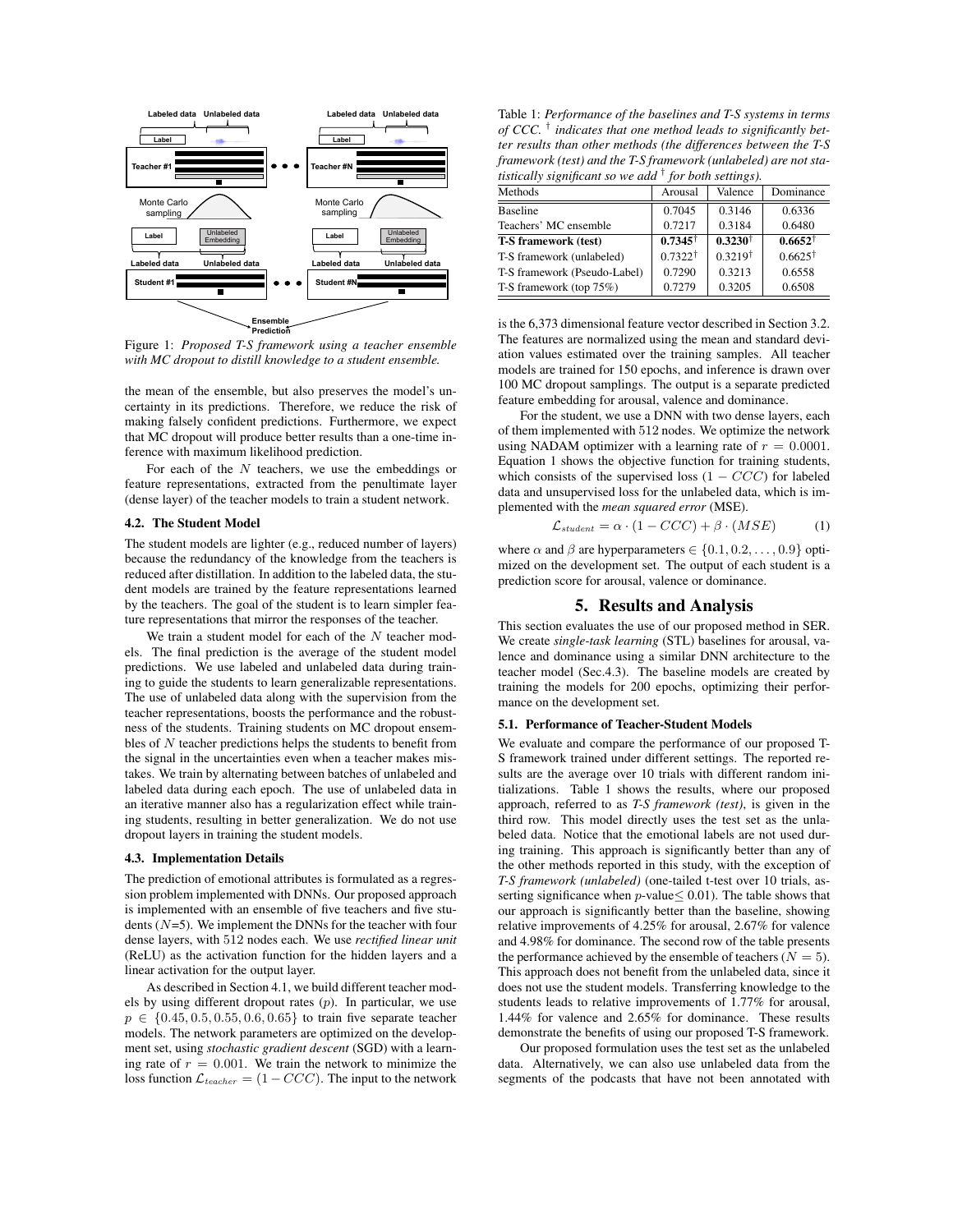Table 2: *Ablation study. A, B and C represent different techniques used in training our system. A: unlabeled data, B: MC dropout, and C: number of teachers and students in the ensembles*).  $*$  *indicates that the full model (first row) is significantly better than all other settings.*

| А |  | Arousal   | Valence   | Dominance |
|---|--|-----------|-----------|-----------|
|   |  | $0.7345*$ | $0.3230*$ | $0.6652*$ |
|   |  | 0.7300    | 0.3211    | 0.6585    |
|   |  | 0.7205    | 0.3154    | 0.6480    |
|   |  | 0.7240    | 0.3172    | 0.6512    |
|   |  | 0.7219    | 0.3166    | 0.6556    |
|   |  | 0.6873    | 0.2673    | 0.6198    |

emotional labels. We evaluate this setting by randomly picking 10,124 unlabeled segments, matching the number of sentences in the test set. The unlabeled data is independently selected for each of the 10 trials. This setting is referred to as *T-S framework (unlabeled)*. Table 1 shows that the performances between *T-S framework (unlabeled)* and *T-S framework (test)* are not statistically significant with a relative difference less than 0.4%. These differences are not statistically significant. Notice that the *T-S framework (unlabeled)* is also significantly better than other settings in the table, with the exception of the *T-S framework (test)*, validating the generalization claim of our formulation. We also explore two extra settings. First, we evaluate the use of pseudo labels, where predictions by the student ensemble on the test set are used as labels, augmenting the training set to retrain the models. The second setting restricts the unlabeled data used to train the student ensemble by considering only the samples from the test set with the lowest standard deviation estimated from the *N* teachers and 100 MC dropout samples. We only consider the top 75% sentences with the lowest uncertainty. The table shows that these two strategies do not lead to improvement over the *T-S framework (test)* model.

#### 5.2. Analysis of Uncertainty in Predictions

This section analyzes the consistency of the predictions of the teacher and student ensembles. We quantify the consistency of the predictions by estimating the standard deviations in the predictions. For the teacher models, we select one of the MC dropout samples, creating one prediction per teacher. Then, we estimate the standard deviation across the ensemble of five teachers. For the student models, we just estimate the standard deviation across the ensemble of five students.

Figure 2 shows the distribution of the standard deviations in predicting emotional attributes using the teacher and student ensembles. The standard deviations for the teacher are higher and more dispersed, showing that the consistency of the student ensemble is higher than the consistency in the teacher ensemble. These results show that using the average teacher embedding derived from the MC dropout is effective to guide the learning of the student ensemble. This analysis demonstrates that our proposed T-S framework not only improves the performance of the system, but also increases the consistency in the results.

#### 5.3. Ablation Study

We perform an ablation study to understand the contributions of each feature of our method. We systematically remove components of our model, reporting the changes in performance. We compare whether the differences in performance between each case and the full model are significant using a paired one-tailed t-test over 10 trials, asserting significance at *p*-value*<*0.01.

Table 2 shows that the best performance is achieved by using all the components of our proposed method with both labeled and unlabeled data. The unlabeled data in this analysis



Figure 2: *Consistency in the predictions of the teacher and student ensembles. The figures show the standard deviation histograms of the predictions from the N teachers and N students.*

corresponds to the test data, which is used during training without emotional labels. The second row of the table shows that the CCC values slightly decrease for all the emotional attributes without unlabeled data. The third row demonstrates the importance of using MC dropout to obtain an approximation of the probabilistic distributions of the teacher embeddings. The last three rows of the table show the drop in performance observed by training the system with a single T-S model (i.e., no ensembles). The last row is particularly interesting, showing that without MC dropout and the ensemble, the CCC values have a relative loss between 6.4% and 17.2% compared to the full model.

# 6. Conclusions

This study introduced a novel T-S framework that not only improves prediction of emotional attributes, but also leads to more consistent results. The approach includes an ensemble of teachers and ensemble of students. Under the T-S framework, the students are guided with feature embeddings from the teachers trained with MC dropout. The approach models uncertainty in the predictions, leading the student to obtain more consistent predictions. The experimental evaluation demonstrated that using MC dropout to obtain probabilistic teacher predictions increases the generalization capacity of the entire system by producing significant improvement in emotional prediction scores. As a T-S framework, we can also leverage unlabeled data, which leads to further improvements as demonstrated by the ablation study. We achieved relative gains in CCC up to 4.25% for arousal, 2.67% for valence and 4.98% for dominance over a baseline model. The experimental evaluation also showed that the student ensemble creates predictions with lower standard deviations than the teacher ensemble, improving its consistency.

For our future work, we would like to extend these ideas to other SER tasks (e.g., categorical classification, ranking). We will also explore alternative feature representations extracted directly from the raw input features that can describe dynamic variation along a speech segment, and can facilitate end-to-end training of the SER system.

## 7. Acknowledgements

Study supported by NSF (CNS-1823166; IIS-1453781).